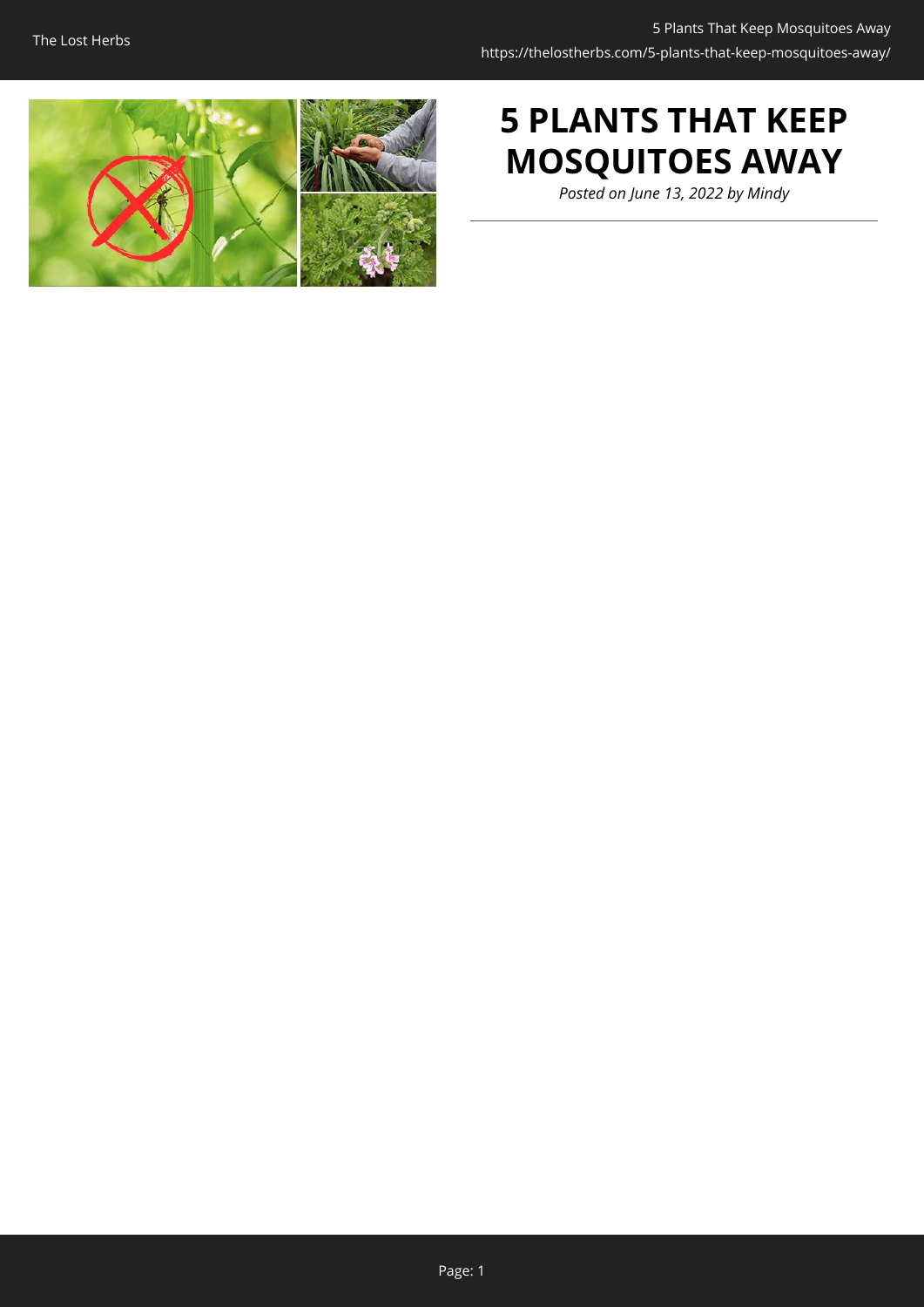What pest can ruin a day in the garden or grilling out on your back porch? Well, you guessed it, the humble mosquito.

These insects are most active during the late spring, summer, and early fall months. They particularly like to be active during the evening hours and when it is humid outside. Mosquitoes can bite at any time of the day, but you and your family are at higher risk during these times.

Using chemical-induced repellents can do more harm than good. Not only do they have a negative effect on the environment, but they will also destroy your crops. The good news is there are plenty of plants that will solve this problem for you.

Here are 5 of the most powerful mosquito repellent plants you need to grow for summer.

## **Sage**

Its beautiful leaves give off a scent that insects don't enjoy.

This herb thrives in a container and the garden. If you live in USDA Plant Hardiness Zones 5 through 8 then you can grow this plant as a perennial. If you live in any other plant hardiness zone then you will either have to bring your sage indoors or just grow it as an annual.

When selecting a garden space, make sure it is in full sun and the area has well-draining soil. On the other hand, if you want to grow your sage in a container, make sure it has a drainage hole and fill the container with an all-purpose potting soil medium that is well-draining.

To keep sage looking its best, prune back in the early spring to encourage bushiness of the plant.

## **Scented Geranium**

About everyone has heard of the citronella geranium and its ability to repel mosquitoes. In truth, any scented geranium will repel mosquitoes but since the citronella geranium smells like citronella most people think that this is the only one.

When it comes to growing scented geraniums, you have two choices. One is to plant in your garden space. If you live in USDA Plant Hardiness Zones 9 through 11 then you have to leave this beauty in the garden year-round. If you live anywhere else then you will need to move indoors before a frost.

The general care for this plant is simple. Place the scented geranium in a location that receives full sun. Make sure the soil is well-draining. To keep the plant growing in a bushy shape, make sure to pinch off the tips of each stem in the early spring.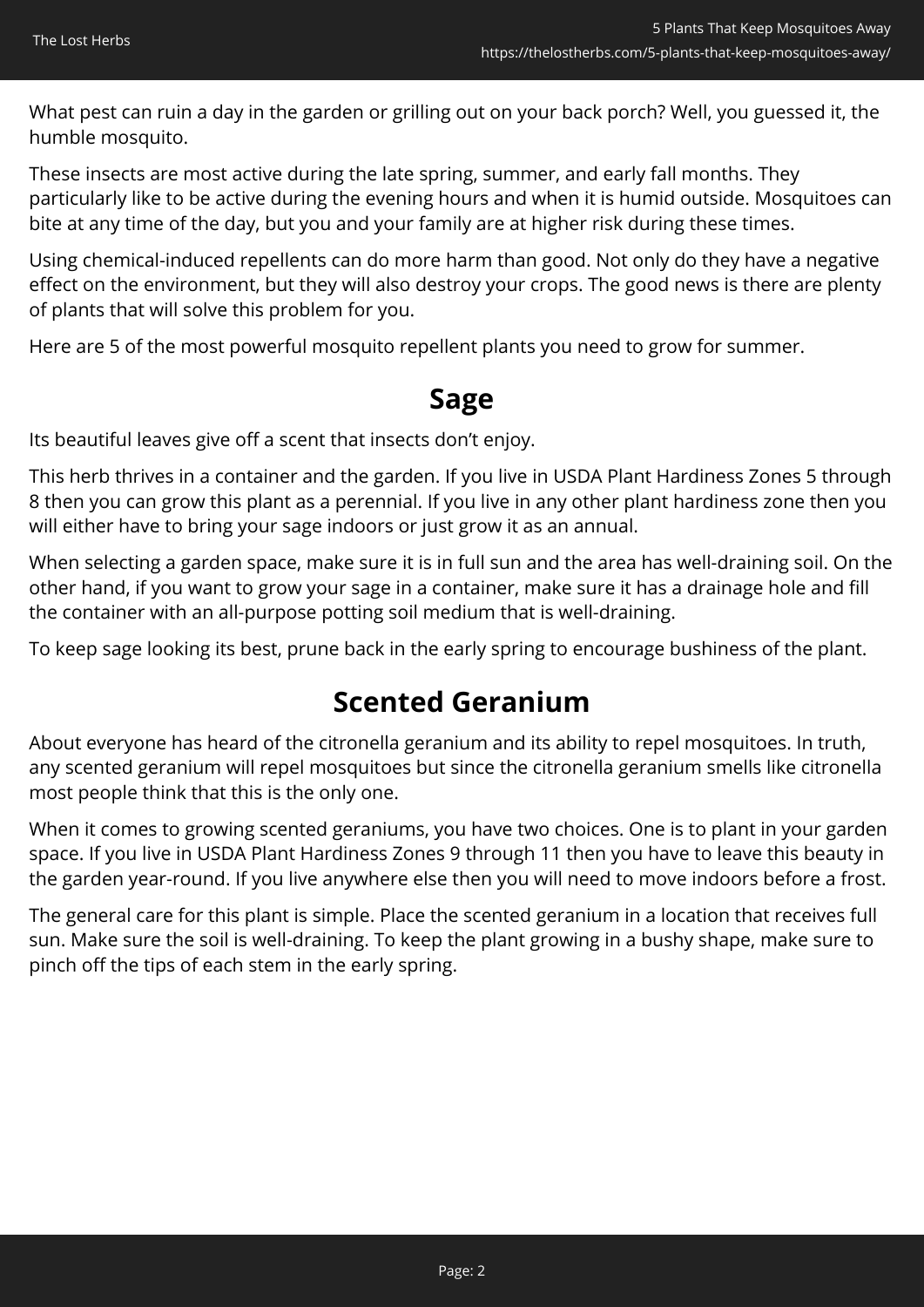## **Lavender**

Lavender has a long history as being a delightful and valuable aromatic. While many humans love the scent of lavender, mosquitoes do not. This herbal plant is hardy in USDA Plant Hardiness Zones 5a through 9. If you do not live in these zones, do not think you cannot grow lavender. This plant can be raised in a container garden without much problem.

When selecting a location for your lavender, make sure it is in full sun and in an area where the soil is well-draining. To give your lavender the best life possible, you will need to time the planting just right. If you live in USDA Plant Hardiness Zones 5 through 6 then plant your lavender in the spring. On the other hand, if you live in 6 through 9 then plant in the fall. This later planting gives the roots a chance to become established in their new home before the heat of summer hits.

## **Thyme**

If you live in USDA Plant Hardiness Zones 5 through 9 then you can grow thyme. Now, you may be thinking why is that such a wonderful thing? Well, thyme is one of those plants that have several varieties that can give you an unlimited amount of looks in your garden space. It is even at home in a container garden.

All thyme loves the sun so planting it in full sun is very important.

## **Bee Balm**

Bee balm is a perennial that thrives in USDA Plant Hardiness Zones 3 through 9. Now, this plant thrives so well that in some states it is viewed as an invasive species. If you decide to grow bee balm, check with your local extension agent to see if this plant is considered invasive.

As the name applies, bees love this plant but why do mosquitoes dislike it. Well, this plant has a strong mint smell, which mosquitoes do not like.

While bee balm can tolerate shade, it grows best in a sunny location. When it comes to the soil requirement, make sure the soil is well-draining but moist.

To encourage this plant to bloom all growing season, deadhead the blooms when they are spent.

Other plants that are good mosquito repellant:

- Rosemary
- $\bullet$  Basil
- Garlic
- Mint
- Catmint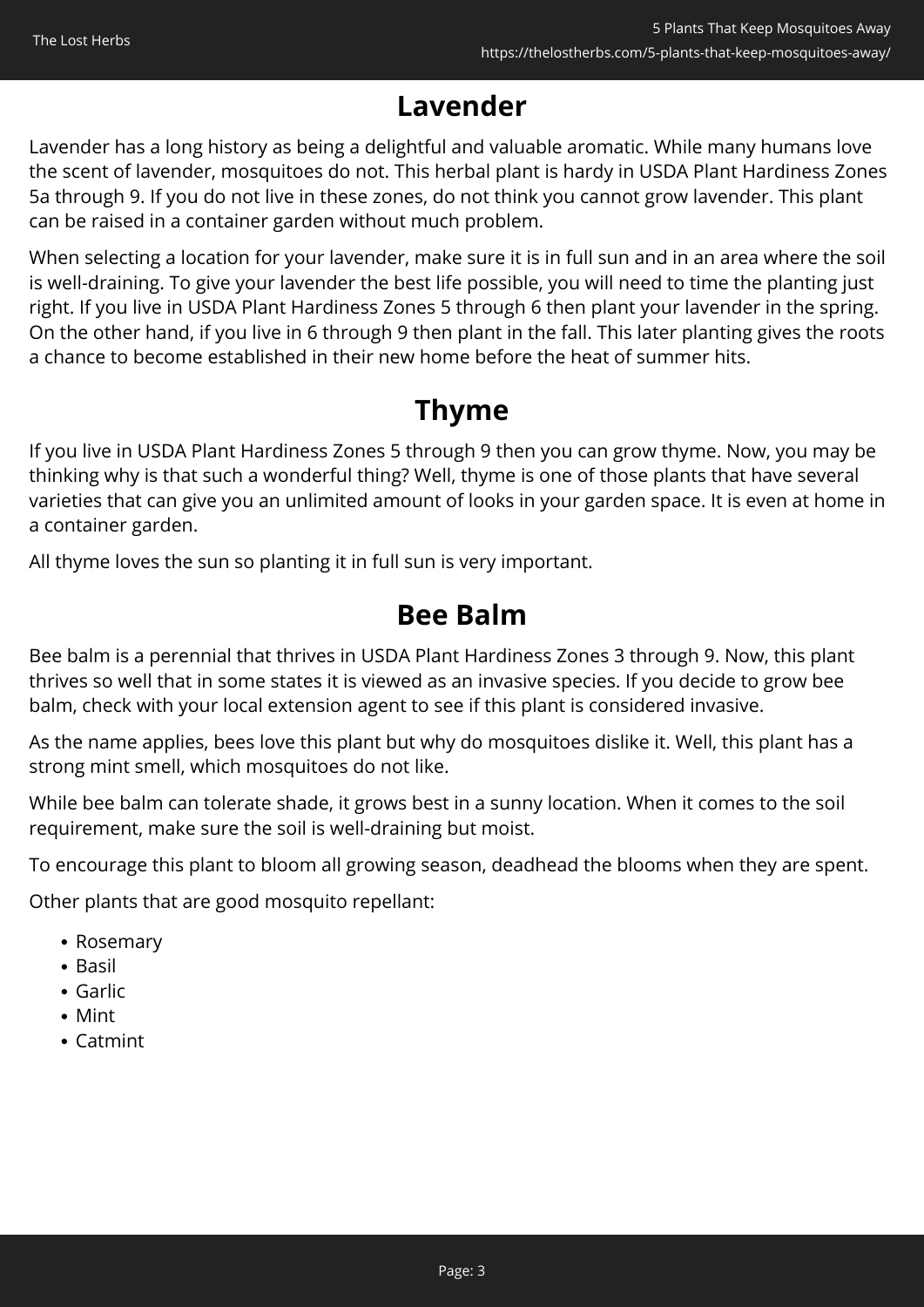- Pitcher plant
- Lemongrass
- Marigolds
- Petunias
- Floss Flowers
- Nasturtiums

## **How to Use Mosquito Repelling Plants**

These plants will make your backyard look pretty at the same time as warding off irritating flies and mosquitos.

But when using plants to repel mosquitoes, planting is just part of the technique. What the mosquitoes do not like is the smell and to get the aroma many plants need their leaves or stems bruised. To demonstrate my point, buy some fresh herbs and just inhale. What does the air smell like? Is the herbal aroma strong or weak? As you may notice, just inhaling an herb does not produce a really strong scent. To achieve that strong scent you must release the oils.

This is easily done outside by breaking a stem or crushing a leaf. This simple act will release the oils, which the mosquitoes hate. If you are growing creeping thyme, you can walk on it to release the oils. Now, you cannot do this with every herb but creeping thyme is very forgiving and survives easily from foot traffic.

If you just do not bring yourself to crush the stems or leaves of your plants then create fresh herbal bouquets. These can be used as cute table decorations that people can squeeze the plant material as needed. Another approach is to just sprinkle loose plants around a table or on the ground where the material can be crushed as individuals walk around the space.

The last approach requires one to create herbal bouquets but this time you are not going to use them as table decorations. These little bundles can be tied and hung upside down to dry. As they dry, you can bruise the leaves and stems. Once dried, you can crumble the mosquito-hating herbs as needed.

Unfortunately, some of these plants are toxic to animals; therefore, it is advised that you take the necessary precautions to keep them out of your pet's reach.

Still got a mosquito bite? The [All-Purpose \(First Aid\) Salve](https://nicolesapothecary.com/collections/all/products/all-purpose-salve?rfsn=5642246.05c3d29&utm_source=refersion&utm_medium=affiliate&utm_campaign=5642246.05c3d29&subid=C02mosquitosAPS) is an outstanding remedy. With a potent blend of lavender, plantain, calendula, and other soothing herbs, it quickly stops the pain from stings and bites.

### **You may also like:**

**[Homemade Anti-Mosquito Salve](https://thelostherbs.com/homemade-anti-mosquito-salve/)**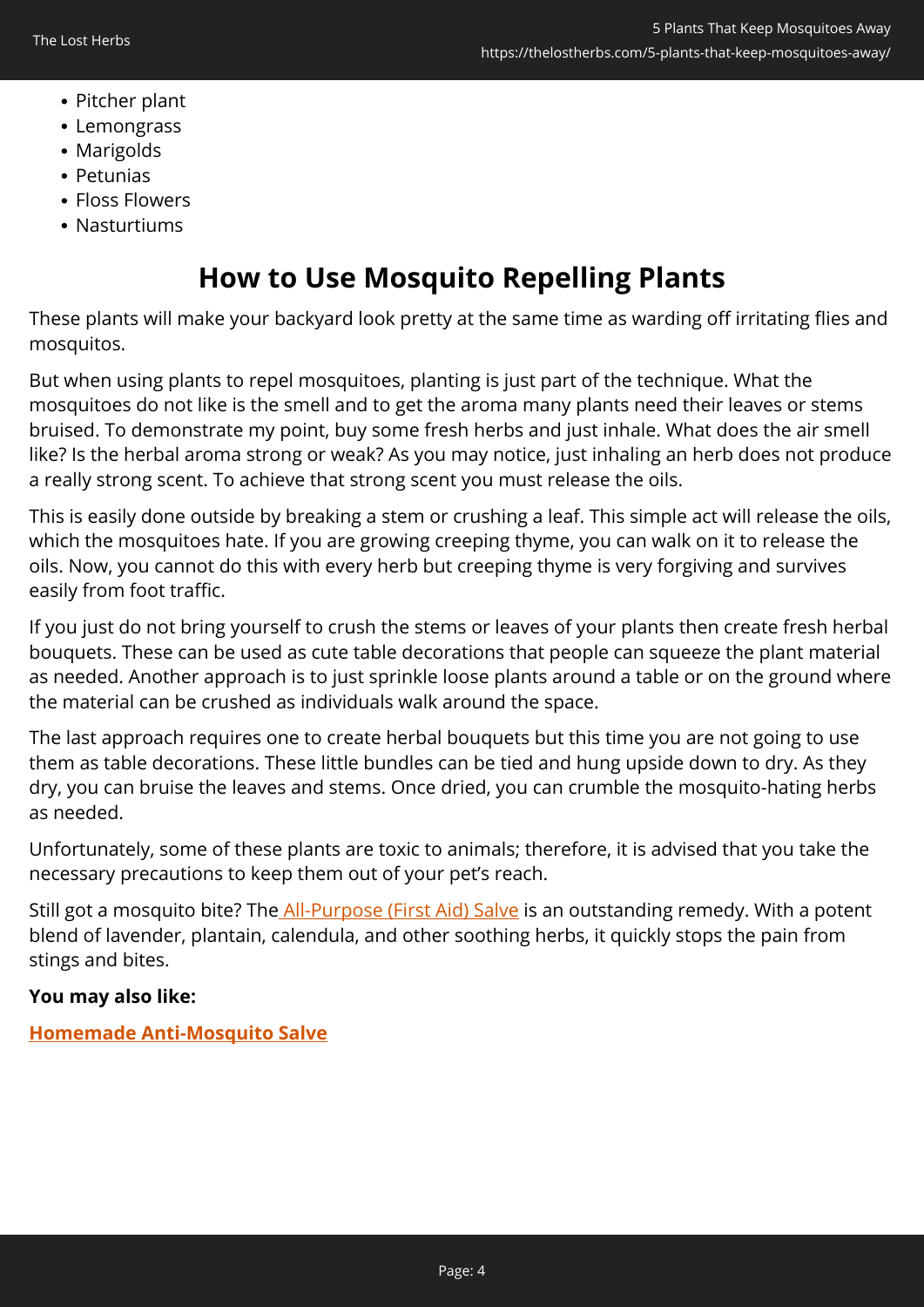**[10 Plants That Should Never Be Planted Together](https://hop.clickbank.net/?affiliate=easycellar&vendor=sbackyard&tid=C02MosquitoPlantsMK)** (Video)

- **[DIY Mosquito Trap That Really Works!](https://thelostherbs.com/diy-mosquito-trap-that-really-works/)**
- **[How to Make Mosquito Repellent at Home](https://thelostherbs.com/how-to-make-mosquito-repellent-at-home/)**

**[The Best Flowers to Attract Beneficial Insects to Your Garden](https://thelostherbs.com/the-best-flowers-to-attract-beneficial-insects-to-your-garden/)**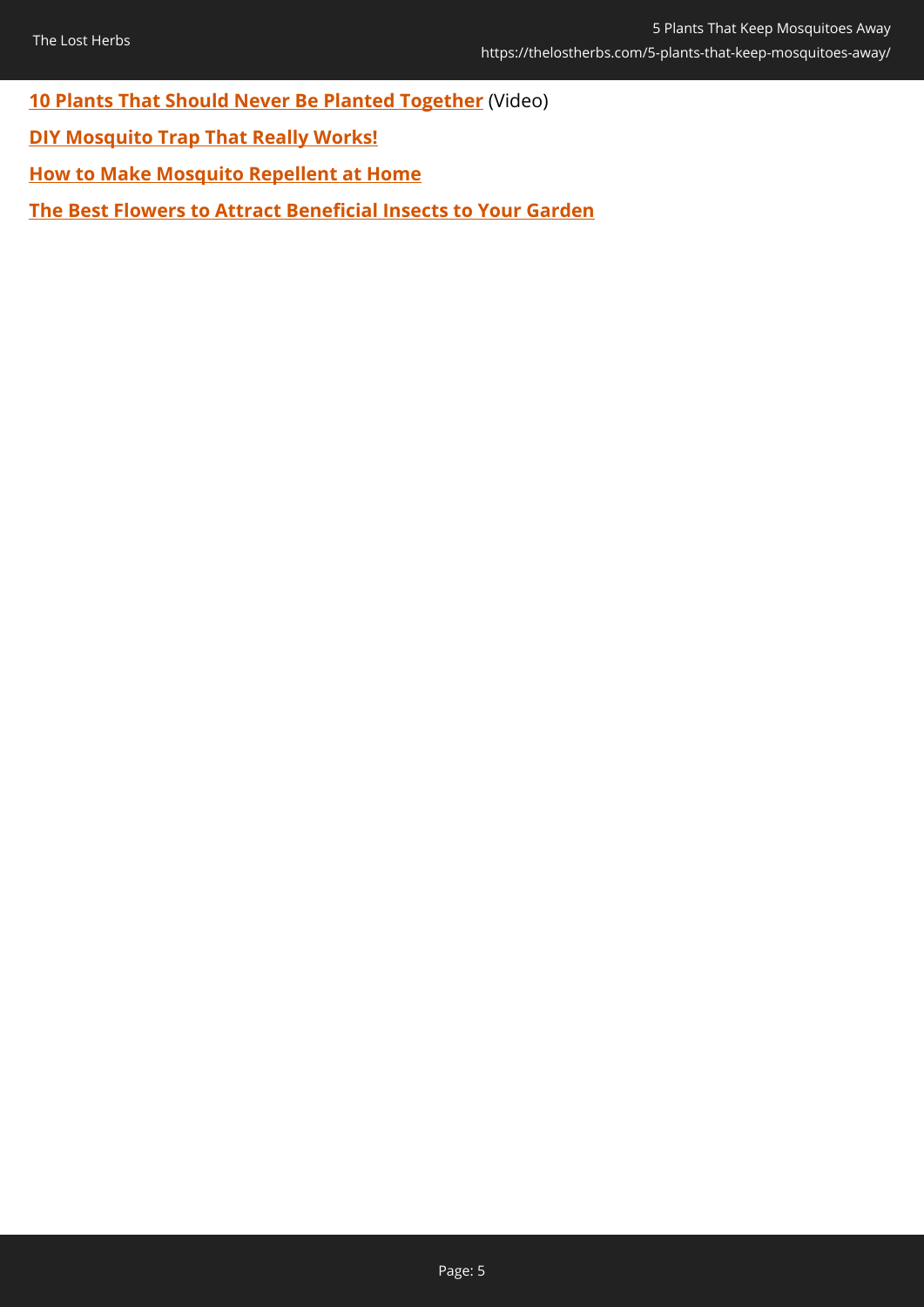## **Comments**

#### **John D** – 2022-06-24 16:39:36

Eating lots of garlic and using garlic powder and granulated garlic in food helps keep mosquitoes at bay.



#### **Bruce** – 2022-06-22 13:40:43

I have found Pennyroyal to be an excellent mosquito repellent. It's a fragrant ground cover too so simply walking on it releases its peppermint type smell and keeps mosquitos away.



#### **Pamela** – 2022-06-20 00:27:19

The Lost Herbs, thank you so much for your reply to Esther! As a humane society volunteer, I have heard some sad stories about animals ingesting the wrong plants. (My 18 year old indoor cat will eat any plant, including holiday fake ones, so we have no plants in our home.)

**T** – 2022-06-18 23:56:00 Apple cider vinegar



**Carol L** – 2022-06-18 19:57:35 ACV=Apple Cider Vinegar. Use the RAW version with the 'mother'...the stuff at the bottom of the bottle, as it is better for you.

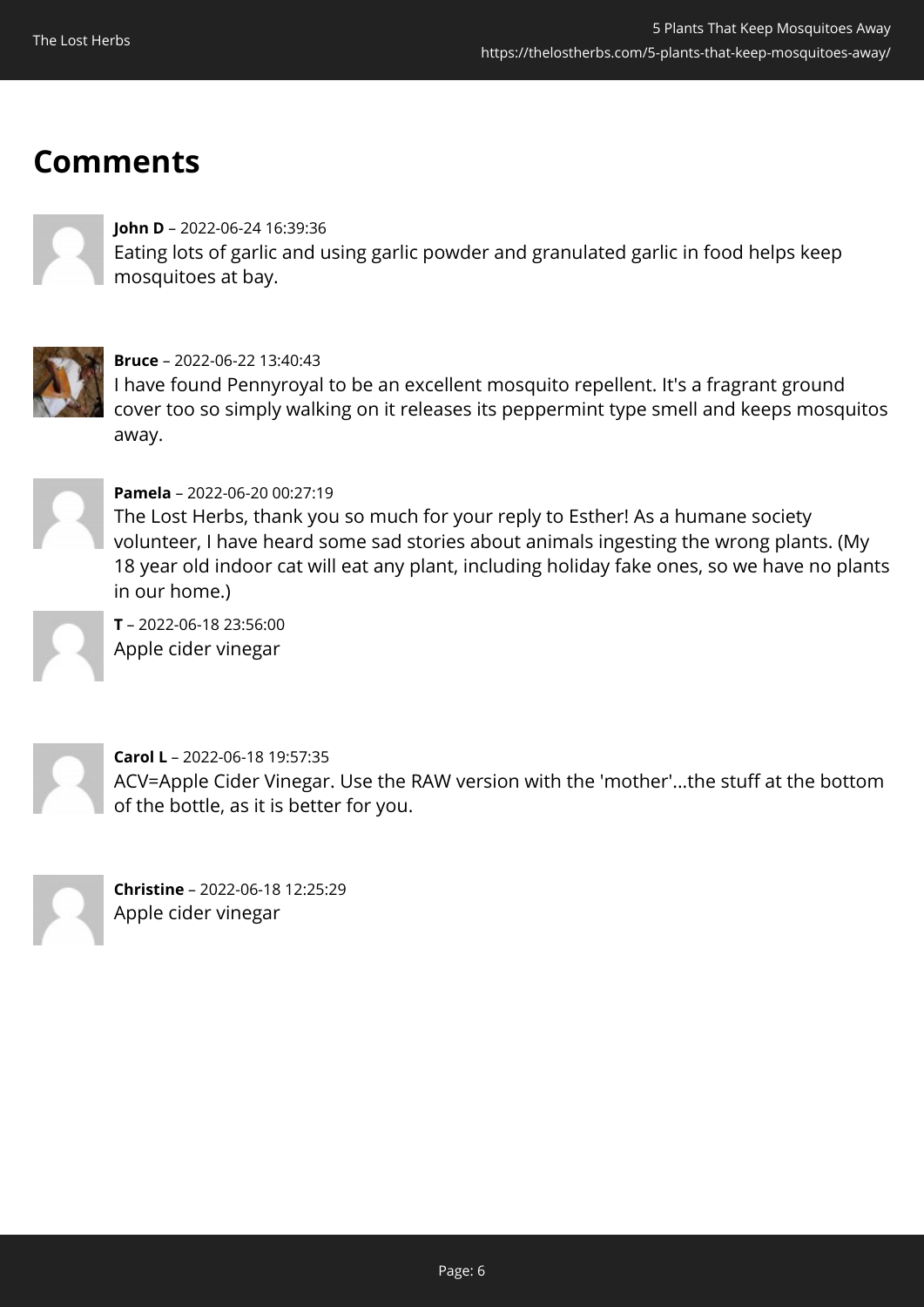

**Melanie** – 2022-06-15 04:55:17 Hello! What is ACV?



#### **Carolyn** – 2022-06-15 02:04:40

Read a post from a fly fisherman that he takes vitamin B1 from April through October. I am a Hershey bar for mosquitoes. Tried and it definitely has reduced mosquito bites ever since.



#### **Cathy L Lamb** – 2022-06-14 13:38:46

Using these plants and oils that are created by them work to a degree. Like they say in the article the plant must be crushed to work. Also, in my opinion get your ph levels more to the alkiline side works too. I drink more ACV during the summer to help with electrolytes and staying hydrated. I notice that the mosquitos don't bother me as much when I drink my potion. Just another thing to try.



### **Elefteria** – 2022-06-14 07:44:10

I was wondering why the mosquitoes are still so many around my house even though I planted all these beautiful plants and herbs and much much more to keep mosquitoes away.. these mosquitoes don't seem to die for nothing... I also have bought a all-natural essential oils mixed to Herbst put in the plugs around the my windows and doors to keep mosquitoes away... I swear to you it is as if he smells aggravated them made them more aggressive... have completely lost hope when it comes to mosquitoes. And because I'm like a magnet to the mosquitoes I try to stay in summer X in the house more than usual and more than wanting to.. I used to love going out even for barbecues or camping but now it's gotten to the point where I swear the mosquitoes are mutations... please help

#### **Angelique** – 2022-06-13 18:01:55

I have the majority of these plants in containers on my patio and I still get bitten by the little blood suckers.



#### **AnneMarie** – 2022-06-13 17:27:51

The toxicity of most of these plants is highly overrated... They would need to eat a lot of it already before having a problem. Also, unless it's a puppy, most dogs will not even touch these plants so I wouldn't worry too much about it. If your dog is well fed and you keep a bit of an eye on them, all will be OK.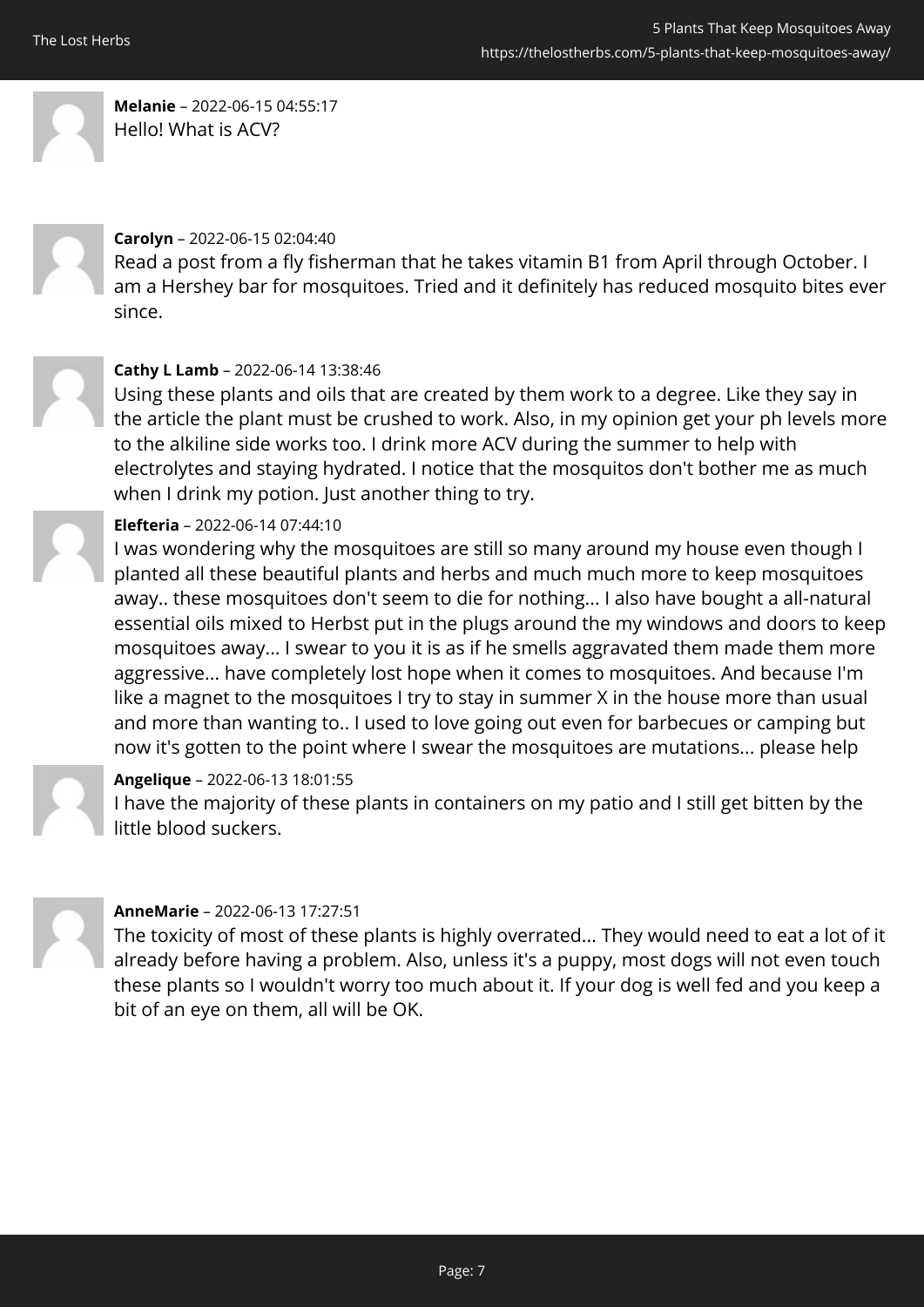

### **Audrey** – 2022-06-13 16:40:31

The Planting ones that you spoke about. would yo be able to tell me what the different zones are for the United States?



#### **Lucy Glendinning** – 2022-06-13 15:04:50

I have most of the herbs that you say are toxic to dogs and cats. I believe that animals, on the whole, tend not to poison themselves with plants. Like ourselves, they are evolved to figure out which ones are good for them and which are bad. I wouldnt dream of putting blood from slaughtered animals on my plants.



### **The Lost Herbs** – 2022-06-13 14:51:21

Hi Esther, - Lemon thyme is toxic to dogs, when consumed, the sap can cause stomach problems and it can irritate the skin. Small pets should be kept away from lemon thyme. - Garlic is toxic to most small pets including goats, sheep, reptiles, birds, horses, cattle, cats, and dogs. Garlic can cause stomach upset, weakness, and anemia in animals. - Mint is toxic to cats, dogs, and horses. When ingested in large amounts, it can cause diarrhea and vomiting. - Marigolds are not toxic to animals; however, if dogs and cats eat the plant in large amounts, they will experience stomach upset. Additionally, animals with sensitive skin can get rashes if they come into close contact with the plant. - Floss flowers can be harmful to animals when ingested in large amounts. - Lavender contains linalool which can be toxic to dogs and cats. Lavender poisoning can cause vomiting and decreased appetite. - Citronella is toxic to animals. When ingested, it can cause stomach upset in cats and dogs. But the good news is that there are things you can do to protect your pets such as: Blood Meal: (not my favorite, but it's an option) Add organic blood meal to the plant's soil. A blood meal is a powerful fertilizer that significantly improves the soil's structure, but it is hideous to animals. Once they smell it, they won't go near the plant. Roses: Plant roses near your toxic plants because animals don't like the prickly thorns and will stay away from them. Stones: If you have cats, add stones around your plants because they don't like them. Nevertheless, stones will not keep dogs or other pets at bay. High Fencing: Fence off the area to toxic plants. Make sure the fencing is high enough so your pets can't jump over. Hanging Baskets: Use hanging baskets for some plants, make sure they are high enough so your pets can't get to them. Many blessings and good health!

### **Elefteria** – 2022-06-13 14:40:39

I have planted all these plants and much more...however I swear they are mutations because nothing seems to work.